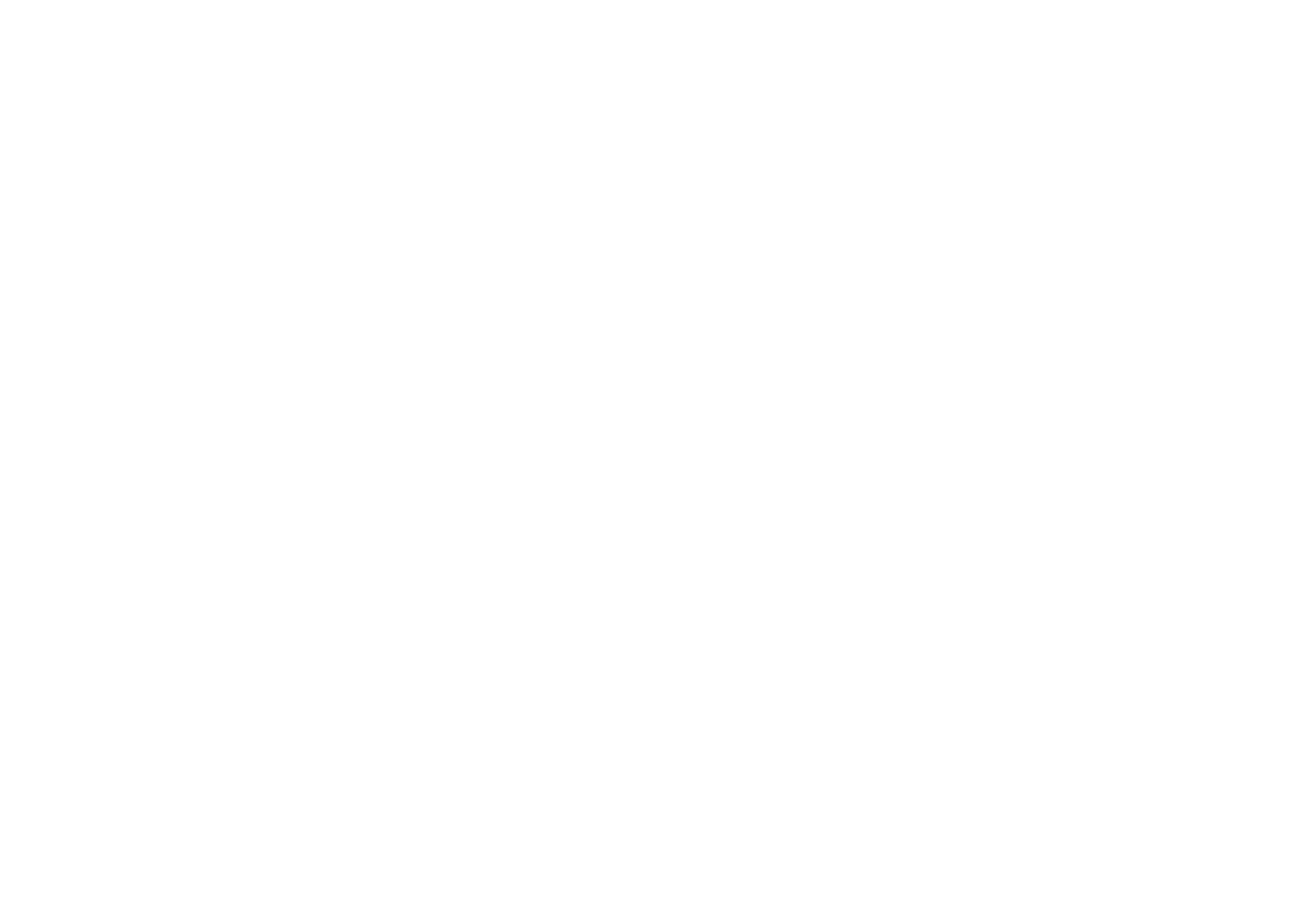always did. The powerful stayed in power and the rich will only get richer. The millions of people pulled into the Sanders campaign will now go home and go to bed. In another four years, a new generation will be called upon to elect someone just like him and again be let down. But moreover, those energized by Sanders are now free to be led directly into the Democratic Party machine…

If we are to move into the future, we have to come to first understand what we are up against. We are up against a system of government that is based around violent force and we are fighting to *destroy* a way of life that is organized around industrial capitalism. For humanity to survive, not just survive in the sense of less people in prison, a higher minimum wage, and no student debt, but survive in the sense of continued life on this planet, a revolution must be carried out that sweeps away industrial capitalism and the governments that manage it – into the dust bin of history.

The sooner we get to building such a movement, the sooner we can gets towards making this reality. For everyone recovering from their 3rd degree berns, we ask plainly: *what side are you on?* The game is rigged. Your candidate lost. It's not that the system is broken, it's that it is working just the way it was always supposed to.

Isn't it time we had a real revolution? Or will we continue to buy into our own destruction?

## **Contents**

| "Those Who Own the Country Ought to Govern It" 8 |  |
|--------------------------------------------------|--|
| There is No Vote Against Capitalism 10           |  |
| Building the Force that We Need to Survive 13    |  |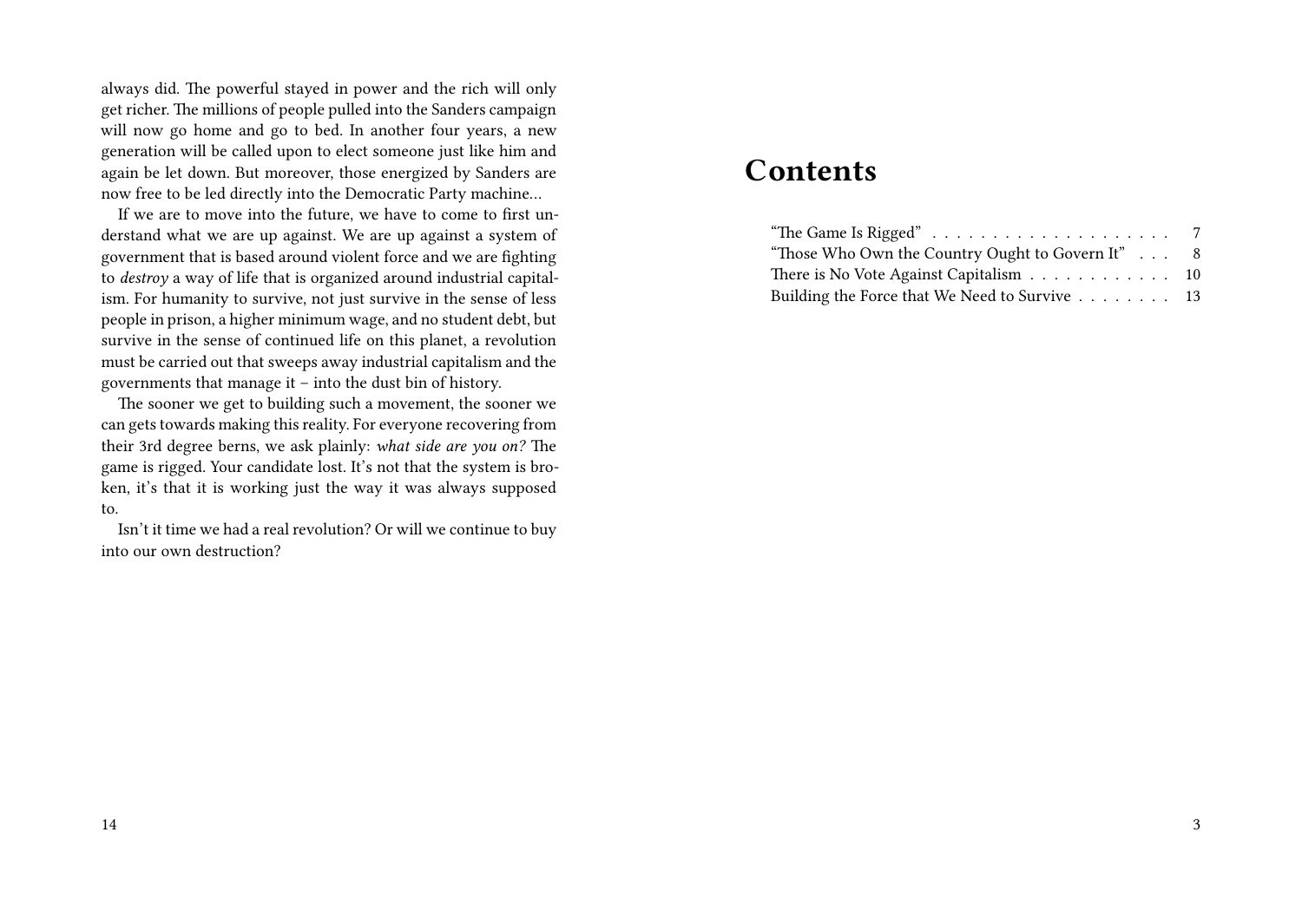We have to build something much different than just support for a candidate. We have to build something that can make a real revolution. That can create a different way of life. We have to breathe into existence a movement that exists outside of the framework of politics as we know it.

#### **Building the Force that We Need to Survive**

Across the United States, the Sanders campaign has raised over \$207 million dollars. People knocked on doors, they put up stickers, they organized rallies, and they made phone calls. Many people felt that a change was coming. But moreover, they felt that things were different this time and that finally the system would work the way it was supposed to. After all, isn't participating in the democratic process one of the most American things one can do? Weren't all those people doing exactly what we were told since we were little kids we should have been doing to make this country better *all along?*

But as Clinton announced her victory, or more realistically, the loyalty of the Democratic Party faithful 'Super Delegates,' for many, memories came back. Nader in 99, Kerry in 04, Obama in 08…

What if we had put all of that time, energy, and organization in building something that wasn't based around electing a politician? What if we put that time, energy, organization, and hundreds of millions of dollars into building organizations that can fight, win, and seize land?

For all the rhetoric of the Sanders campaign, his use of language of Occupy and Black Lives Matter, both movements that the Democrats helped to crush under their own heels, there was not a "political revolution." Nothing was taken over. No buildings were occupied. No armies or police forces confronted. The prisoners were left squarely in their cells. The streets weren't ripped up for gardens and the oil pumps turned off. Politics worked just as it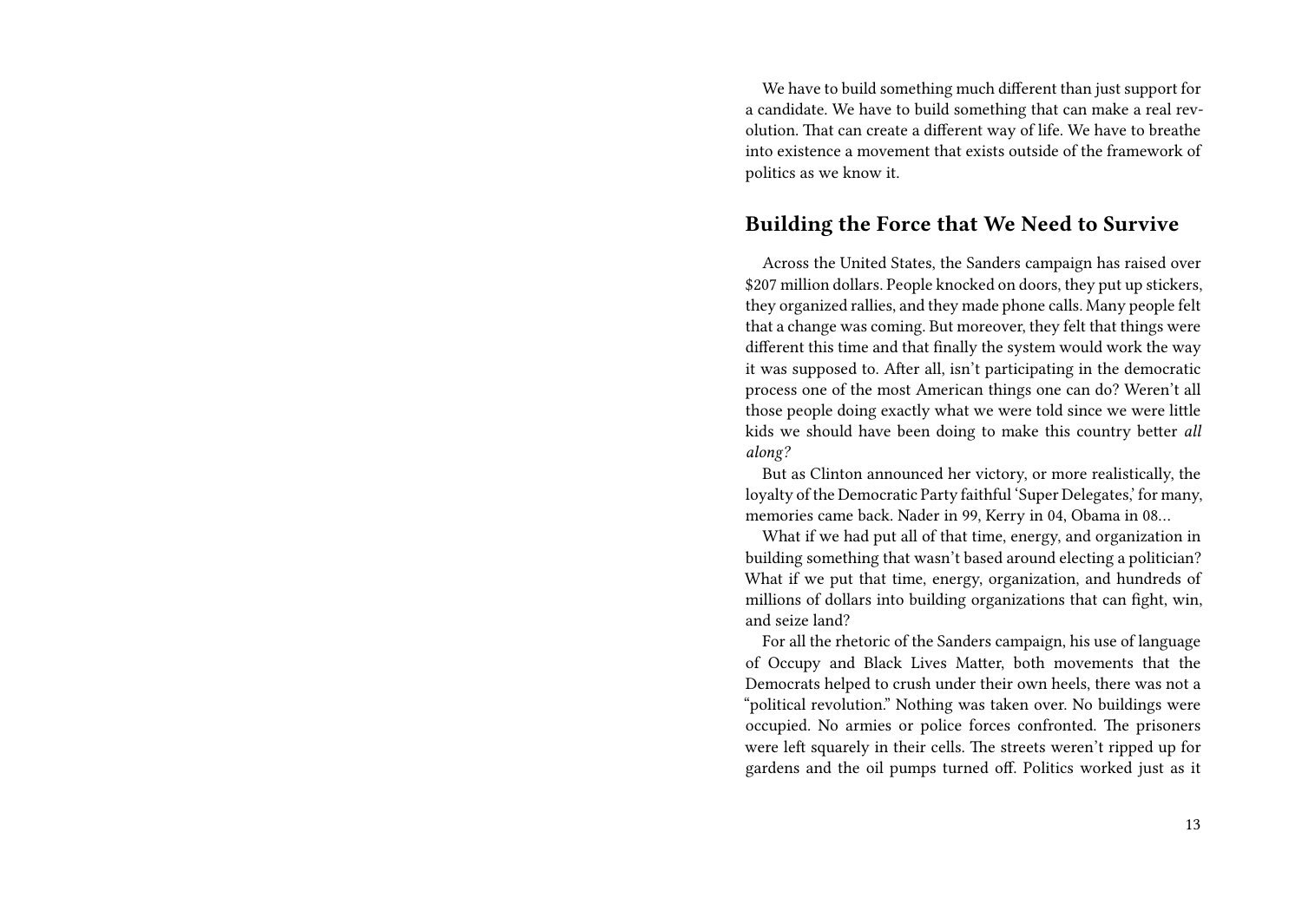selling our lives for wages and endless consumption, we come up against a very clear reality: we can't do this through voting., through the State, or through a politician.

Just as the students in my classroom weren't allowed to burn down the school, so too are we not allowed to burn down capitalism through a system designed to protect it. This isn't allowed by those in power no matter how much we want it and it certainly isn't on the ballot. And, if you even start to think about it, there are plenty of armies, police, and government agencies in place to make sure you don't even get close. This is why most people just sit at home, "They game is rigged. What can we do?" We then return to the same sense of powerlessness, isolation, and despair that exist across all areas of daily life.

The world can't be changed through politics in a meaningful way because government is a system of management that ensures that the power, wealth, and privilege of a few is protected against the rest of us. That hierarchies and systems of oppression and domination based upon racism, sexism, and economic exploitation are kept in place, not done away with. But moreover, democracy acts as a smokescreen for this dictatorship. It is the system of "agreements" and "buy ins" that keep us thinking that we can have a say in an apparatus that dominates us.

It can't. It never has. And it never will.

For many Americans this is the hardest thing to understand and to come to grasps with. That in order to actually create anything resembling a "democratic society" we would have to employ largely undemocratic means. If we don't want to be poor, we must take over the means of existence from the rich. If we don't want the environment to be destroyed, we must destroy the capitalist economy. If we don't want a police state, we must confront and abolish the courts, police, and prisons in every aspect of our lives. None of this can be done through the vote or through sitting down at the table of politics with the rich and powerful.

Several years ago, I worked as an after school program teacher. In the 3-4 hours I spent with kids before their parents arrived, instead of playing outside or relaxing after a long day at school, I helped administer tests, monitored performance, oversaw homework, and handed out worksheets. The school I worked at didn't have much money; neither did the kids or the people who worked there, and due to low test scores we were threatened with being taken over by the state. Administrators wanted to get these scores up and looked to the after school program to raise performance.The kids of course, *had other ideas*.

The kids wanted to do anything but be in another 3-4 hours of school. Once, we did an activity where they made posters about how they would change the school for the better if they had the power to do so. Almost every kid in the classroom of about 20 drew the school on fire. The natives, as they say, were restless.

When I did attempt to implement instruction the kids would goof off, talk back, or sometimes exploded by flipping over their desks or walking out of the room. The stress of almost 10 hours of schooling was too much for many of them, who also had to go home to blue-collar families that were often struggling.

In order to better manage this chaotic and stressful situation, bosses and specialists gave us a set of tools which by all accounts were completely, 'democratic.' We would start by "making agreements" with the kids and creating "buy in" for activities and completed work. In order to further create an environment of law and order, I often would appoint student helpers from the class that worked as an auxiliary police force in exchange for special privileges or candy.

In many ways, this classroom environment mirrored the creation of the United States. A powerful elite helped to manage and shape a unruly population of indentured servants, slaves, and indigenous people. But to do so, it needed a police force. In order to get there, it gave privileges to some (what became white people) while curtailing them for others (everyone else).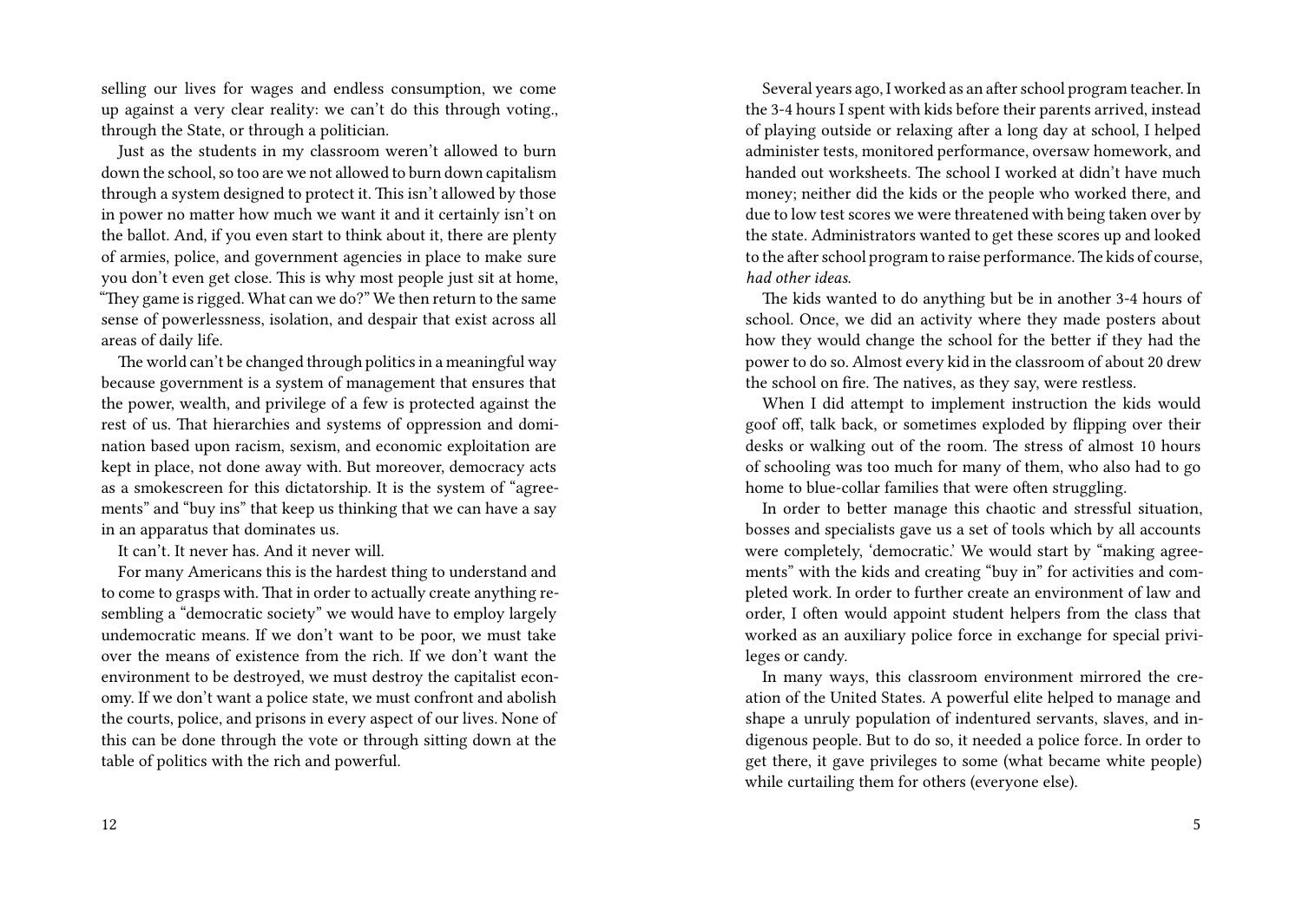The colonial powers used anti-Blackness and white supremacy, I used Skittles and extra hall passes.

But government is much more than carrots and sticks, *politics* involves overall the *spectacle* and *myth* of democracy. For instance, in our training sessions we were told, "Get them to create a set of agreements around rules and behavior in the classroom, but make sure you shape and guide these rules. Obviously, don't let them get out of hand." Meaning, we were to help give the *appearance* of the students shaping the guidelines for their behavior, however at all times we (who were ruled over by the administration and themselves by the US government) in *actuality* were there to create the physical framework. But moreover, we existed to guard against school and thus government authority being attacked by the unwashed young masses hell bent on doing zero work and collectively singing J-Lo songs.

Lastly, in the eyes of the school powers that be, the ultimate goal of such a project was that the kids would essentially grow to govern themselves, but always how we wanted them to be governed*.* To keep them from agreeing to *actually* set the school on fire, we had to make them think that they were the ones organizing their day to day activities which they hated so bitterly. In short, we had to make them appear as the chief architects in their own immiseration.

But what about those that resisted? It wasn't long before acts of revolt broke out. A tag on the board here, a mean drawing of myself there. Even a cough could spread like wildfire into a chorus of rebellion. Before my eyes, a hoard of Sponge Bob backpacks became a sea of little Nat Turners. "Stop it, stop it! Quiet!," I cried out. "What are you, the old white guy from the *Hunger Games*?," they would ask. Disgraced, I knew the answer. *Yes.*

Everything in the classroom that I helped create exists in the wider American political landscape. From the growing policing of everyday life, to the widening pool of those within a given population that are "put in time out." But just as in my class, in the grown up world technology and statecraft have evolved to make politics

While fascists like Trump contend that this is due to free trade deals like NAFTA and the FTAA, which is true in part, at the same time they promote an economic nationalism that simply seeks to further drive down wages by attacking unions, the environment, social programs, and immigrant workers. None of these things will actually help American workers, only further concentrate wealth in the hands of the few just as they have done in the last several decades. One of the things it *will* do is divide the working class; keeping it looking at those around and below it, instead of those running the show and directing their misery, above.

But while Trump uses racism to gain votes, much as George Wallace or Barry Goldwater did before him, this electoral strategy is based on a very real foundation of anti-Blackness and white supremacy that is key building block of the American system. Racism is the glue that binds this society together and keeps poor and working people from linking up against it. This is why the police kill so many people every year and millions are locked away in jail. Despite all the voting and reforms since 1776, not much as changed about this aspect of the country, if anything, there is simply now more than ever a myth that democracy can overcome this oppression.

But capitalism is more than a constant cycle of boom and bust that always affects the poor and working class negatively, and is based upon white supremacy and anti-Blackness to ensure social control. It is also a system of resource extraction and industrial production that always needs to grow and expand. But it is this growth and expansion that is hurdling all of humanity closer and closer to the brink of climate chaos, a new world war, endemic drought and food shortages, and the creation of millions of refugees. Trump represents the fascist strong man that denies all of this, but the alternative of Sanders is no more idiotic: the belief that capitalism can be reformed and that government can do it.

But in thinking about the need to abolish capitalism, both as a means of industrial production and as a way of life based around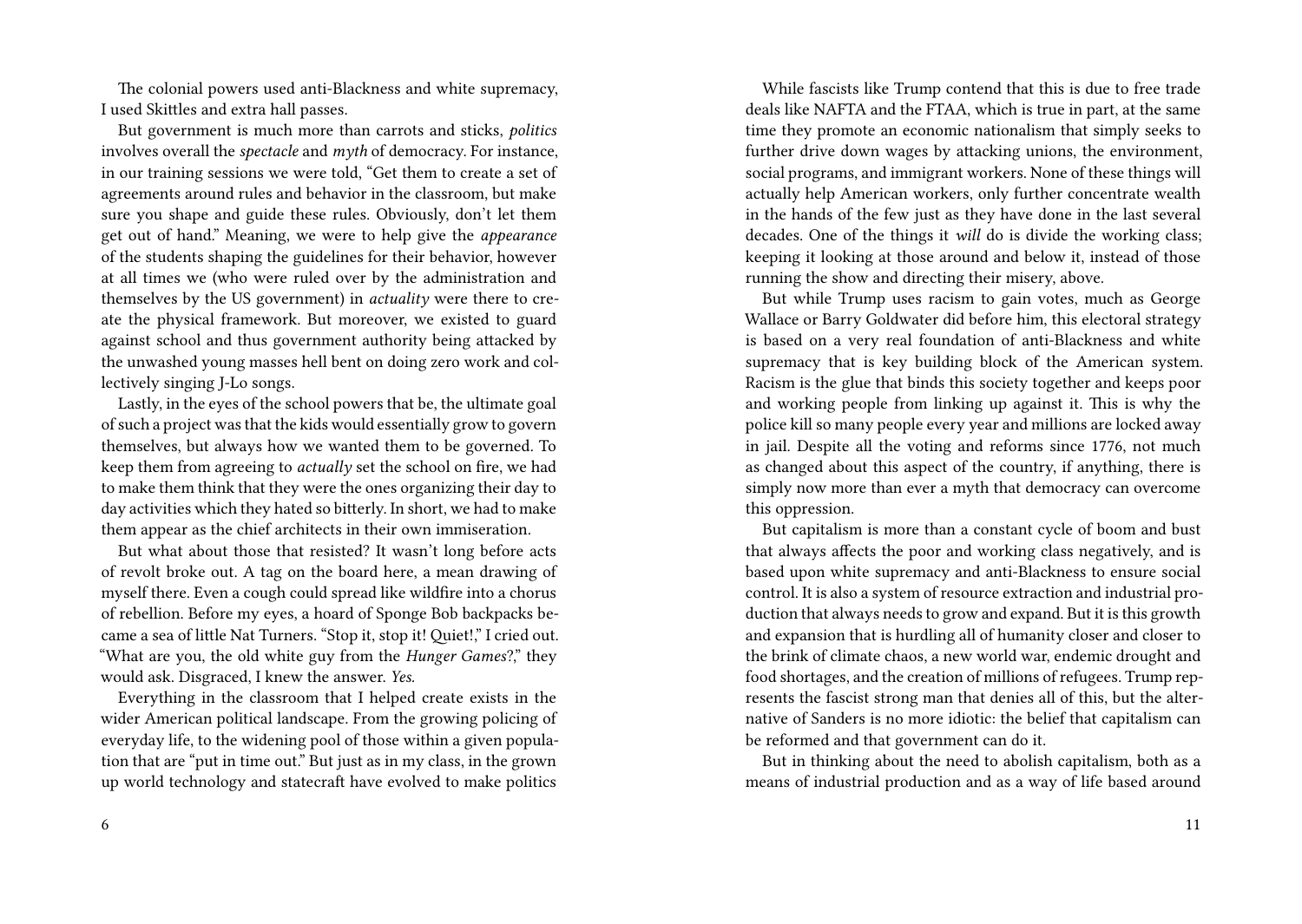#### **There is No Vote Against Capitalism**

Even if Bernie got elected, even if we had the ability to vote on everything that our government does, that still wouldn't change the fact that we live in a capitalist society; and it's that fact that impacts everything around us.

Almost everyone reading this doesn't own the place where they work; we don't control the our means of survival. Instead we are forced to sell our labor for a wage. Some of us might try and go to school to get a better job where we can do this for more money, but often that just leaves us in even more debt. *Debt:* for our cars, for our homes, for our educations, for our credit cards which keep the heat on or provide day care for our children. More and more, we are in debt, or *indentured* to someone else. For food, for shelter, even for a job itself.

But someone is getting rich, it just sure isn't us. Since the economic crisis of 2008, the richest 1% has gotten richer while the rest of us have gotten poorer. In the meantime, most of us are working more than even, with every second at work making someone else more wealthy. Neo-liberalism, outsourcing, and attacks on labor unions have led to a decimation of jobs in rural areas while in metropolitan ones, work and capital is re-organized, as cities become gentrified, workers are pushed out, and rent and home prices explode. Whole generations of working people are now growing up with a grim future ahead of them.Their lives look bleaker than their parents did as economic, ecological, and social crisis lie around every corner and world war lies on the horizon.

Despite the claims of the Obama administration and the Democratic Party to address these problems, they have only helped facilitate the fattening of the 1%. The wealth gap between black, brown, and white families has only gotten larger in the last 8 years as black net worth has shrunk more than at any time in history since the great depression.

10

appear as this participatory activity that is alive in the hands of the population. *Nothing could be further from the truth.*

It was in helping kids create and shape their own governance that I came to understand the real nature of how democracy works. When I would need kids to do an activity, I would start out by "making agreements." These rules if broken, this would then mean that the students were breaking agreements they had made "with themselves." "Oh you're not doing your work Timmy? But you agreed to it! Go sit in time out!"

There is an immense system of violence and domination in place over us that keeps the wheels of this system running. While it appears we have a hand in shaping our lives, in reality there are clear systems of control and management in place to make sure that the overall structure of this society is not threatened. No matter who is elected, no matter what political party you join, the appearance of popular control, of *democracy,* is a total illusion. No where has this illusion been greater in recent memory than in the campaign of Bernie Sanders.

### **"The Game Is Rigged"**

Years later, many things in my life have changed but much remains the same. I no longer have a part time job that pays me enough to live in a poverty stricken county. I took a different unionized position in a major industry where wages, working standards, and benefits have fallen while the rate of work has increased. The amount of money that I pay for rent has gone up over the last four years. I currently work up to 60 hours a week while my partner makes minimum wage in a nearby wealthy downtown area in the service industry. I live in a rapidly gentrifying working-class town outside of a major metropolitan area. Every year things become more expensive, hotter, more polluted, and resources more scarce.